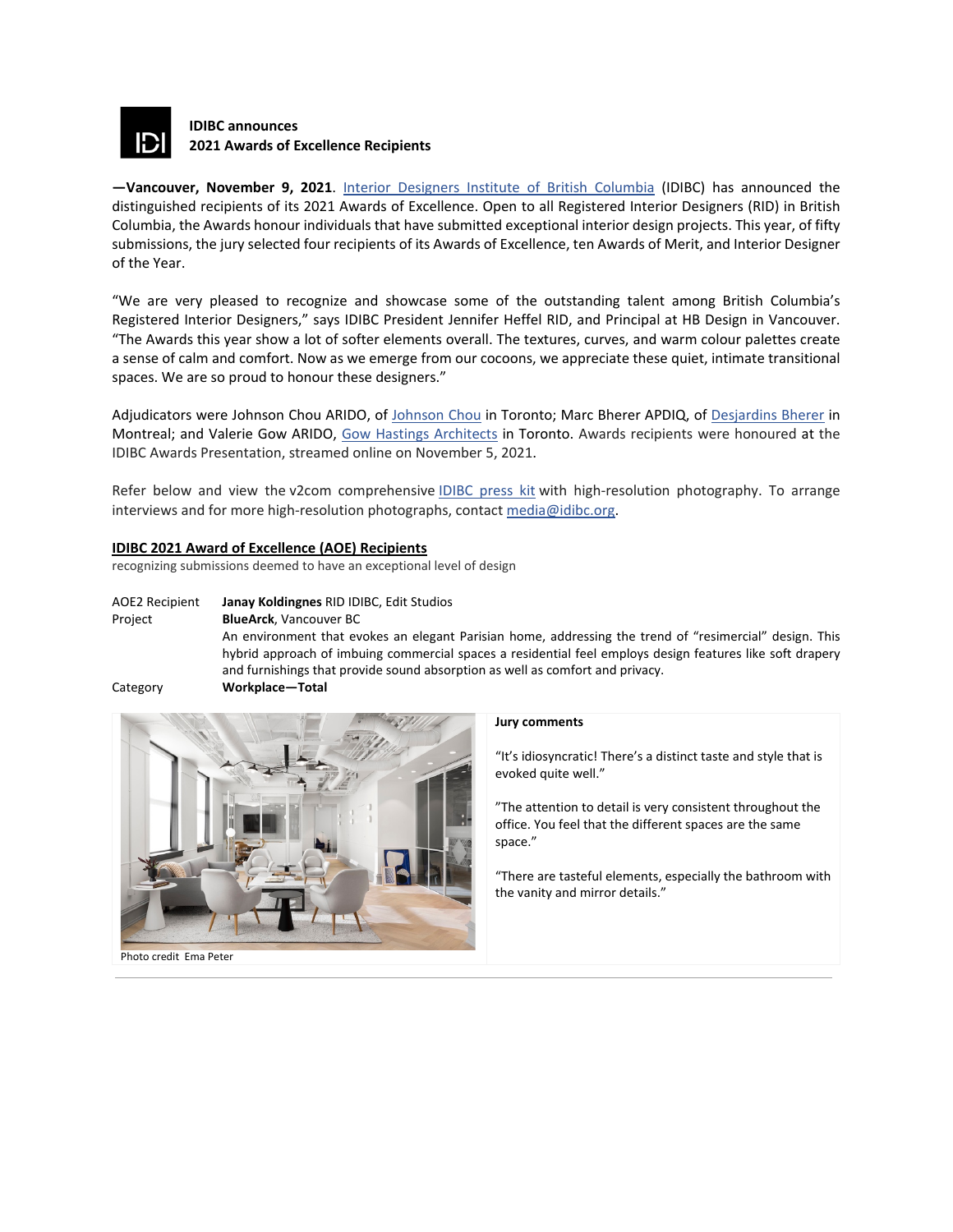# **IDIBC 2021 Award of Excellence (AOE) Recipients continued**

AOE3 Recipient **Andrea McLean** RID IDIBC, Andrea McLean Studio Inc. Project **Common Good**, Abbotsford BC The iconic gelaterias of Italy have inspired this contemporary and regional take on a beloved age-old program. The design evokes the textures and colours of waffle cones and ice cream, creating a welcoming environment for all ages. Category **Food and Beverage**





### **Jury comment**

"This is a masterful exercise in restraint and branding where you just have a couple of elements and the Donald Judd benches. That's all you need, and it's a memorable space that creates a memorable experience."

Photo credit Tina Kulic

| <b>AOE4 Recipient</b>                                | David Nicolay RID IDIBC, Evoke International Design                                                                                                                                                                                                   |
|------------------------------------------------------|-------------------------------------------------------------------------------------------------------------------------------------------------------------------------------------------------------------------------------------------------------|
| Project                                              | <b>RC at CF Richmond Centre, Richmond BC</b>                                                                                                                                                                                                          |
|                                                      | A warm and inviting environment for a program type that is too often brash or sterile. The designer has used<br>wood, copper, plantings and other features to create a warm and sophisticated environment for customer<br>conversations and purchase. |
| $\mathcal{O}$ is the set of the set of $\mathcal{O}$ | <b>Admiral Department of the Holden Common</b>                                                                                                                                                                                                        |

Category **Multi-Residential and Sales Centres**



## **Jury comments**

"I think this is a very sophisticated sales centre, and they really developed the brand for it very well."

"The introduction of the copper elements adds sparkle and warmth throughout the space."

"The use of screens demonstrates the skills of the designer, and it also speaks to the sophistication they are looking to achieve in the development."

Photo credit Janis Nicolay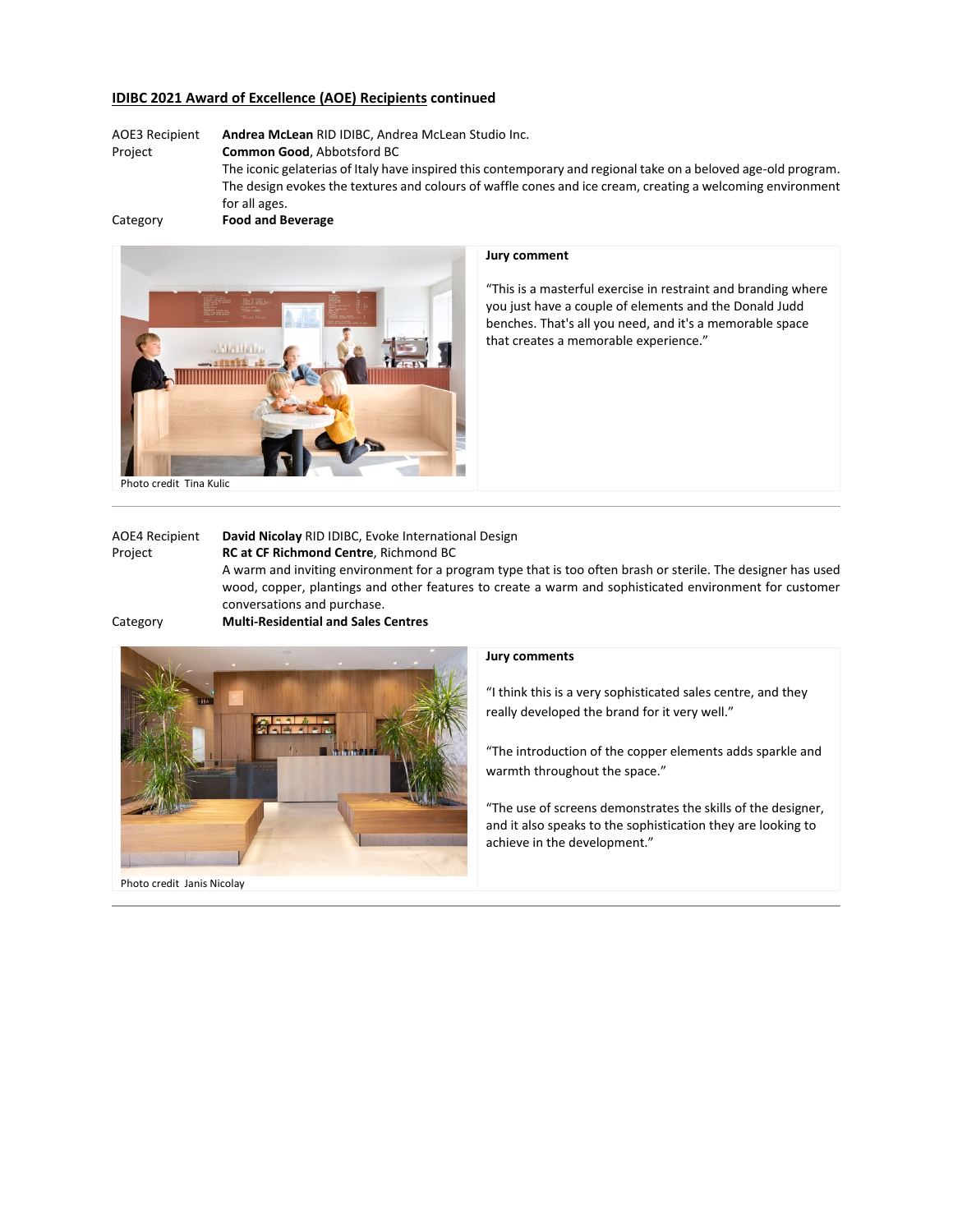# **IDIBC 2021 Award of Excellence Recipient & Interior Designer of the Year**

AOE1 Recipient **Jennifer Kurtz** RID IDIBC, KurtzDesign Inc.

#### Project **Members Lounge**, Vancouver BC

A site for meeting and relaxing by day that transforms into a vibrant wine bar at night. This dark and intimate space, a renovation of the historic club's former Billiards Room, has chalked up a double honour, receiving an Award of Excellence and Interior Designer of the Year, which recognizes the project designer whose submission is deemed by the jury to display the most outstanding interior design among all submitted. Category **Food and Beverage**



#### **Jury comments – Interior Designer of the Year**

"Layering and complexity created a very successful project."

"The program was executed very well to create a particular ambiance and consistent branding that resonates in all the finishes and furniture selections."

"Going there would be a memorable experience."

Photo credit Ema Peter

#### **Jury comments – Project**

"In terms of branding, it works to create a particular ambiance. It's dark, but the materials and colours used, work together to create an eclectic experience."

"The layout is done well. It appears to be a huge space, but it's comfortable and well programmed."

"The bar and lighting stand out, and are well done."

### **IDIBC 2021 Award of Merit (AOM) Recipients**

recognizing submissions deemed to have a high level of design

| <b>AOM1 Recipient</b><br>Project<br>Category | Stephanie Brown RID IDIBC, Stephanie Brown Inc.<br>Makena Road, Makena Hawaii<br>A luxury vacation home which melds traditional Hawaiian architecture with modern design, using natural<br>materials including limestone, walnut, and volcanic stone.<br>Residential-Total |
|----------------------------------------------|----------------------------------------------------------------------------------------------------------------------------------------------------------------------------------------------------------------------------------------------------------------------------|
|                                              |                                                                                                                                                                                                                                                                            |
| AOM2 Recipient                               | Jay Brooks RID IDIBC, BOX Interior Design Inc.                                                                                                                                                                                                                             |
| Project                                      | Private Residence, Vancouver BC                                                                                                                                                                                                                                            |
|                                              | A waterfront home that fashionably and powerfully presents the owner as a worldly connoisseur, reflecting                                                                                                                                                                  |
|                                              | both Asian and Western sensibilities.                                                                                                                                                                                                                                      |
| Category                                     | <b>Residential-Partial</b>                                                                                                                                                                                                                                                 |
| Photo credit                                 | Larry Goldstein                                                                                                                                                                                                                                                            |
| AOM3 Recipient                               | Andrea McLean RID IDIBC, Andrea McLean Studio Inc.                                                                                                                                                                                                                         |
| Project                                      | The Cabana, Vancouver BC                                                                                                                                                                                                                                                   |
|                                              | The transformation of a Vancouver bungalow into an urban oasis that the family could grow into.                                                                                                                                                                            |
| Category                                     | <b>Residential-Partial</b>                                                                                                                                                                                                                                                 |
| Photo credit                                 | Ema Peter                                                                                                                                                                                                                                                                  |